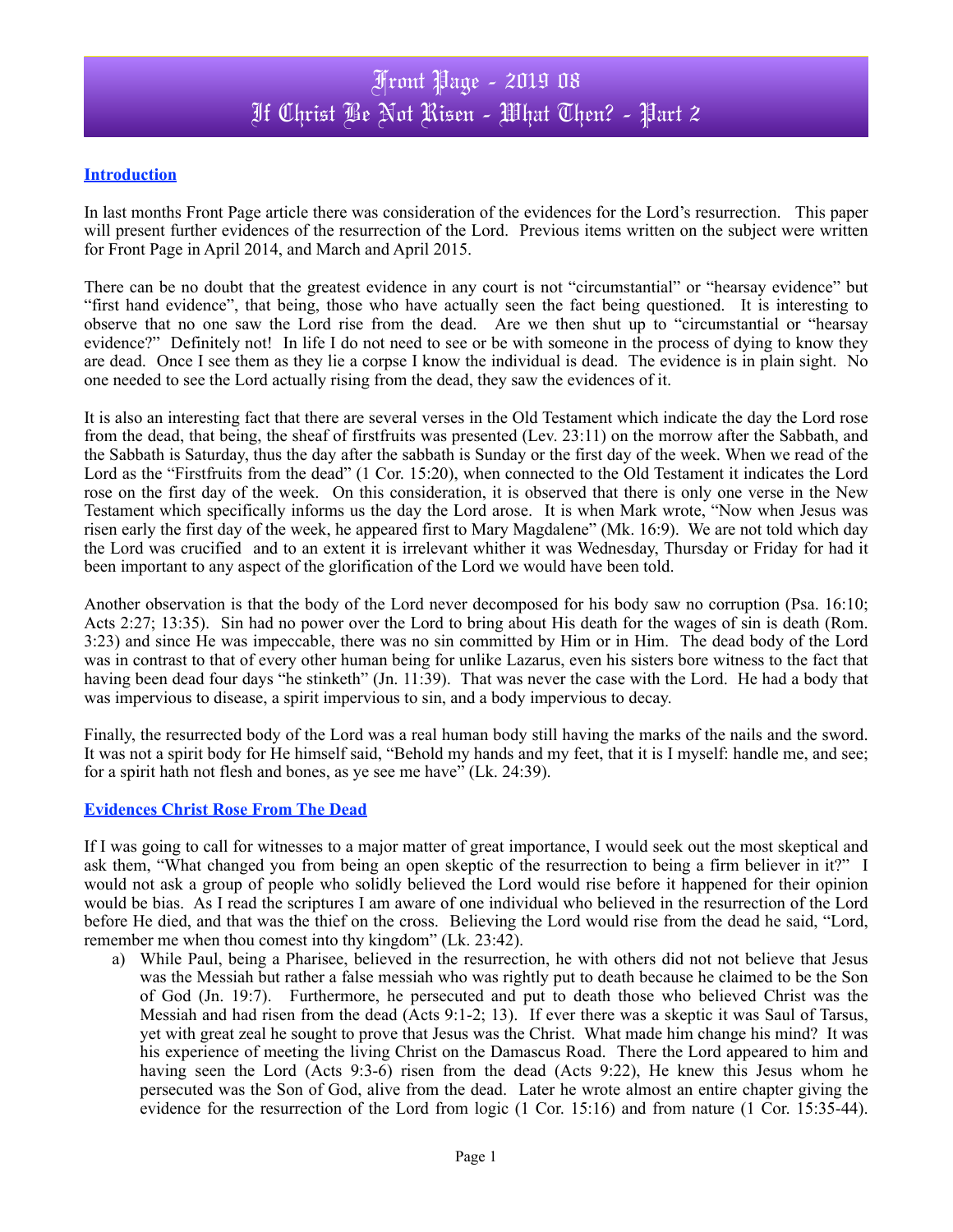## Front Page - 2019 08 If Christ Be Not Risen - What Then? - Part 2

However, the scriptures do list a number of persons who were skeptics but saw the Lord after His resurrection.

- b) Seeing the resurrected Lord had a fourfold purpose:
	- i) The verification that the man who stood in the upper room (Jn. 20:19) walked by them in the wayside (Lk. 24:13-27); was with them on the mount of Olives whom they saw Him ascending to Heaven (Acts 1:9-11); and was the Jesus whom they had known and worked with for approximately three years.
	- ii) A foreshadowing of His High priestly ministry to His own. With Peter we see the great truth of restoration, to Thomas the establishing of his faith. At times He spoke to one person with comfort and exhortation (Jn. 20:11-17), at other times he was there for many at one time (1 Cor. 15:6). How wonderful this is, each of us is an individual and the Lord in His High Priestly ministry succours the individual and yet, at the same time, there are multiples around the world in the same situation and He comforts, exhorts, and secures the many.
	- iii) The verification that he really was risen from the dead and did have the wound to prove His death. The wound in the side of the Lord was the only wound that was a mortal wound (Jn. 19:34). One could have lived through the whipping, the thorns, or the wounds in His hands and side. However, the wound in His side was an evidence that if death had not taken place,(which it had (Jn. 19:33), the individual would have died from such a wound.
	- iv) The verification of the ancient promises, pictures and prophecies as to who He was and of His death and resurrection. While we cannot be positive about the exact order of the appearances, the following are, as I understand, their chronological order:
		- 1. Mary Magdalene (Mk. 16:9-11; Jn. 20:16-18)
		- 2. The other women who it appears had left the tomb (Matt. 28:5-10)
		- 3. To Peter to restore him (Lk. 24:34, possibly the same as 1 Cor. 15:5). It is normally understood that it was at this private meeting Peter was restored.
		- 4. The two on the road to emmaus (Mk. 16:12; Lk. 24:13-30)
		- 5. The disciples without Thomas (Mk. 16:14)
		- 6. Peter/ also called Cephas (1 Cor. 15:5)
		- 7. The disciples when fishing (Jn. 21:3-4)
		- 8. Over 500 brethren (1 Cor. 15:6), some who were still alive who could be contacted for verification.
		- 9. Saul (Acts 9:4-6; 1 Cor. 15:7)
		- 10. James (1 Cor. 15:7)
		- 11. The disciples when Thomas was with them (Jn. 20:26-28)
		- 12. The disciples in Galilee (Matt. 28:16-17) and possibly the same as the time of commission of the Lord at Galilee (Mk. 16:19)
		- 13. Then some forty days later (Lk. 24:50-53; Acts 1:11)
		- 14. Stephen (Acts 7:55-56)
		- 15. Saul (Acts 9:3-6)
		- 16. John (Rev. 1:13-18)
- c) The verbal / written witnesses
	- i) It is the Biblical teaching that the Lord did rise from the dead:
		- 1. Evidenced from the Old Testament scriptures, one of which was the Lord's application of Jonah's experience to His death and resurrection (Matt. 12:40)
	- ii) The coming of the Holy Spirit because Christ was glorified (Jn. 7:39)
	- iii) The witness of the Holy Spirit when He testified through Peter (Acts 3:26; 10:40), Paul (Acts 13:9-10; Gal. 1:1; Col. 2:12; 1 Pet. 1:21) that God raised Him.
	- iv) The Holy Spirit authenticating signs evidencing the gospel of Christ (Heb. 2:3-4)